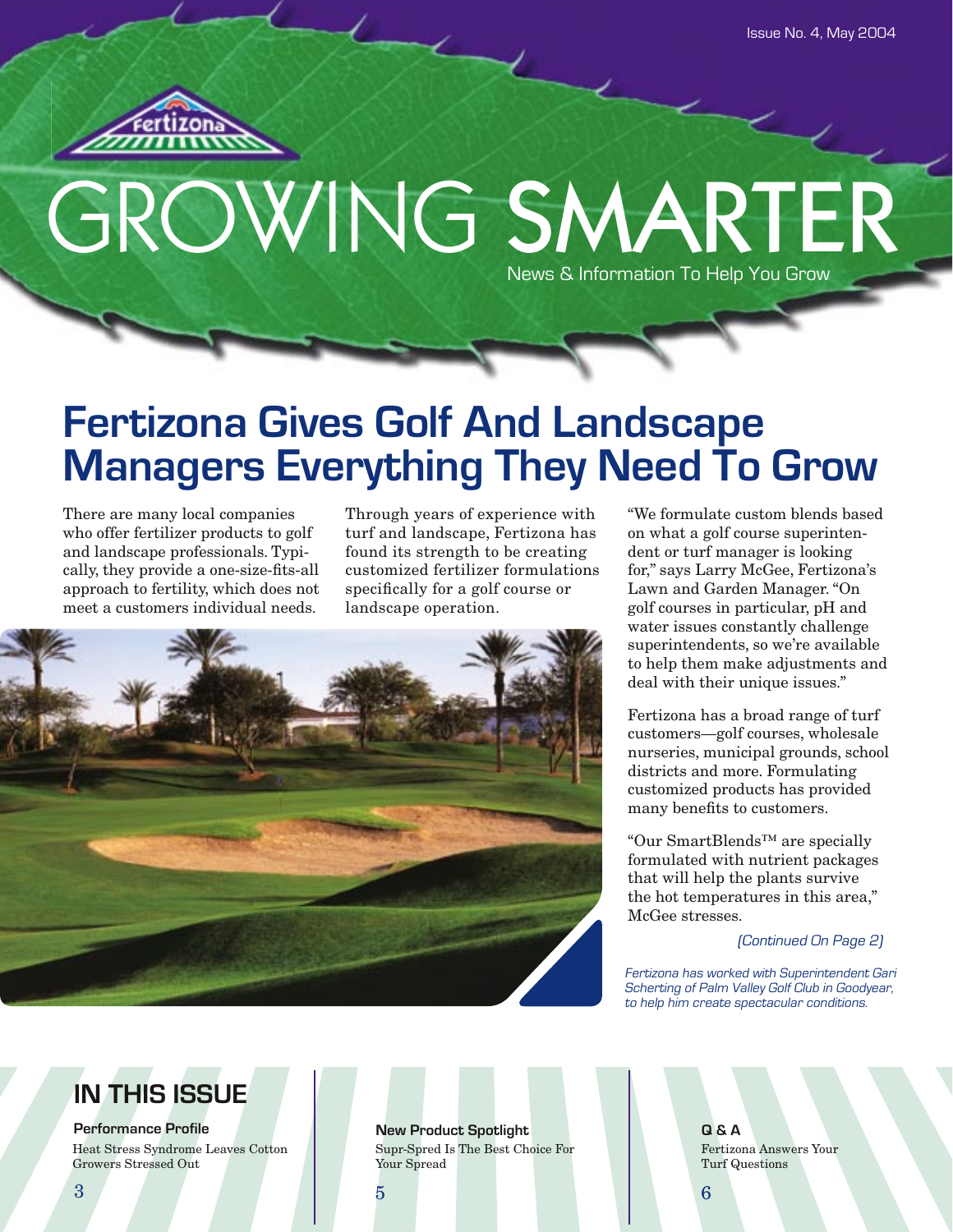# **ROWING SMARTER**

## **COMPTON'S CORNER**

## **Combine Forces To Increase Nutrient Uptake**

Many growers ask me how they can get the most bang for their buck when it comes to fertilizer. Generally, we recommend taking soil and tissue samples and adjusting fertilizer levels to make sure your crops are getting the exact nutrients they need. Sometimes, it can be as simple as combining a product with your existing fertility program.

Growers who use UAN-32 know that this liquid fertilizer has a very high nitrogen content. What they may not realize is that a lot of this nitrogen may not be utilized to its full potential.

University data has confirmed that blending Ammonium Thiosulfate (Thio-Sul®) with UAN-32 slows

nitrification and soil urease, which results in more nitrogen being available to your crops. This slowing of nitrification decreases nitrogen leaching so more of the nutrient is utilized. In addition, by inhibiting the urease, the urea portion of the UAN-32 is stabilized so less volatilization occurs. The bottom line is that this slows nitrogen losses in starters and improves overall nitrogen utilization.

Adding Thio-Sul also provides sulfur, which is a vital component to various amino acids and aids nitrogen in protein synthesis.

As I mentioned before, make sure to take tissue samples to determine your specific sulfur needs. Many

growers in Arizona have combined UAN-32 and Thio-Sul with great results, so talk to your Fertizona rep about this new process and give it a try. We just want to



Jim Compton President, Fertizona

make sure you're getting the most out of your fertilizer for strong and healthy crops.

#### **Jim Compton President, Fertizona**

*Thio-Sul is a registered trademark of Tessenderlo Kerley, Inc.*

### **Everything You Need To Grow** (Continued From Page 1)

Having an exclusive focus on Arizona has allowed Fertizona to learn from many years of experience with local turfgrass managers—who are saying good things.

"Fertizona has given me excellent service based on my particular

needs," says Gari Scherting, Golf Course Superintendent of Palm Valley Golf Club in Goodyear, Arizona. "Larry Allison is my rep and he has really offered a lot of flexibility in terms of providing me custom fertilizer blends and new pest control technologies."

> Palm Valley comprises two challenging 18-hole courses, which Scherting has been able to manage effectively with a customized fertility program.

"They offer products that provide a lot of value," Scherting says. "It comes down

Fertizona helps keep Palm Valley Golf Club aesthetically pleasing. to service and price. In addition to great service, their products are very good quality."

**"They (Fertizona) offer products that provide a lot of value," — Gari Scherting** 

"We've never had a problem with Fertizona," agrees Al Messer with the City of Phoenix Parks and Recreation, who has been working with Fertizona for about 16 years. "They are good people, they're always polite and happy to service whatever your needs are. If they say they're going to be there on Monday, they will be there on Monday."



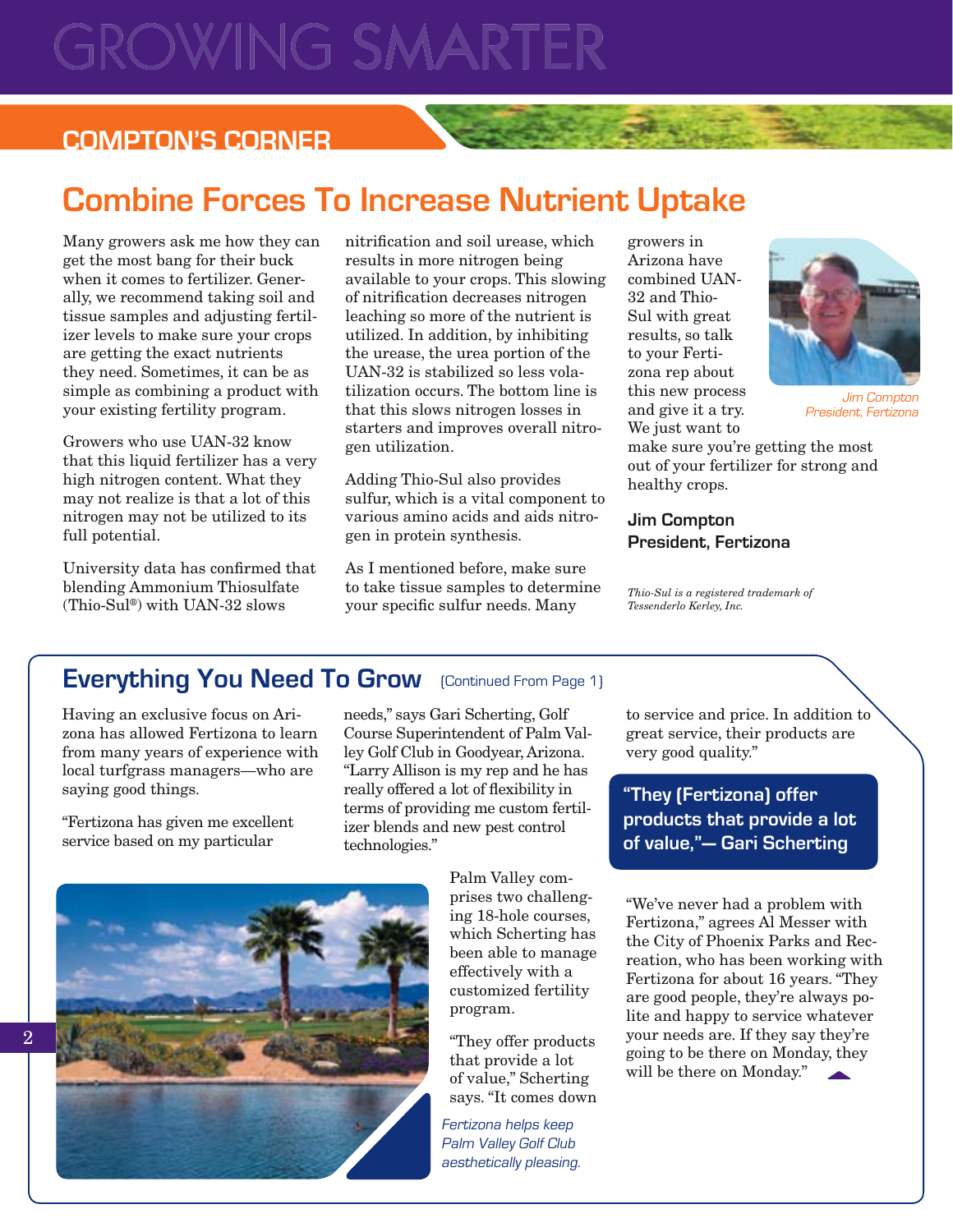## **PERFORMANCE PROFILE**

## **Heat Stress Syndrome Leaves Cotton Growers Stressed Out**

As summer gets into full swing, cotton growers are confronted with a problem that's becoming more and more common, Heat Stress Syndrome. Heat Stress Syndrome can cause substantial damage in cotton crops, according to Lin Evans, an independent agriculture consultant.

"The insidious thing about it is the fruit falls off," Evans explains. "You could deal with this problem a little better if just the leaf got burned, but having all the fruit falling off can really hinder a growing operation."

Lin Evans has seen an increase in Heat Stress Syndrome in cotton recently. "We had the hottest July on record last year and that's when it showed up on some of my growers' crops, pretty much overnight," Evans recalls.

Symptoms of Heat Stress Syndrome include the mid- to top-part of the plant turning yellow and the fruit falling off. Leaf burn is also a telltale sign of this growing problem. Unfortunately it's hard to predict and by the time it's identified, Heat Stress Syndrome may play havoc with

cotton crops. "It usually shows up in July and by the time you know you have it, it's already too late."

Hope is not lost, as Evans explains, because some research with this problem has found a solution that has proven useful.

"A USDA researcher found Heat Stress Syndrome incidences in Imperial Valley in the early 90s and noticed that plants treated with

These leaves show signs of Heat Stress Syndrome, which can be devastating to your cotton crops.

Temik® didn't have this problem," Evans says. "It turns out that carbamates like Temik seemed to have a shielding effect against Heat Stress Syndrome."

Temik is a systemic insecticide in the carbamate class of compounds.

**"Temik® seemed to have a shielding effect against Heat Stress Syndrome."—Lin Evans** The product is typically used to treat thrips, spider mites, lygus bugs, and nematodes, but the additional

benefits of Heat Stress control make it a smart choice for cotton growers.

"Based on the USDA research, they're not sure why it works, but it does," Evans explains. "There may be some sort of growth regulator in the carbamates that makes the cotton more heat tolerant."

Several nutrient regimes have been tested to see if they have an effect on Heat Stress Syndrome, including a foliar nutrient program, but nothing seemed to make a difference, except for the carbamates.

Evans recommends growers who are concerned about Heat Stress Syndrome apply Temik at the standard rate around July.

"If you're having some kind of problem with lygus or something of that nature in June or July, I would definitely recommend Temik to prevent Heat Stress as well," Evans says. "I'm doing some trial work with the university to see if we can make this problem a little more predictable so we can help growers treat it better."

*Temik is a registered trademark of Bayer Crop Sciences.*

3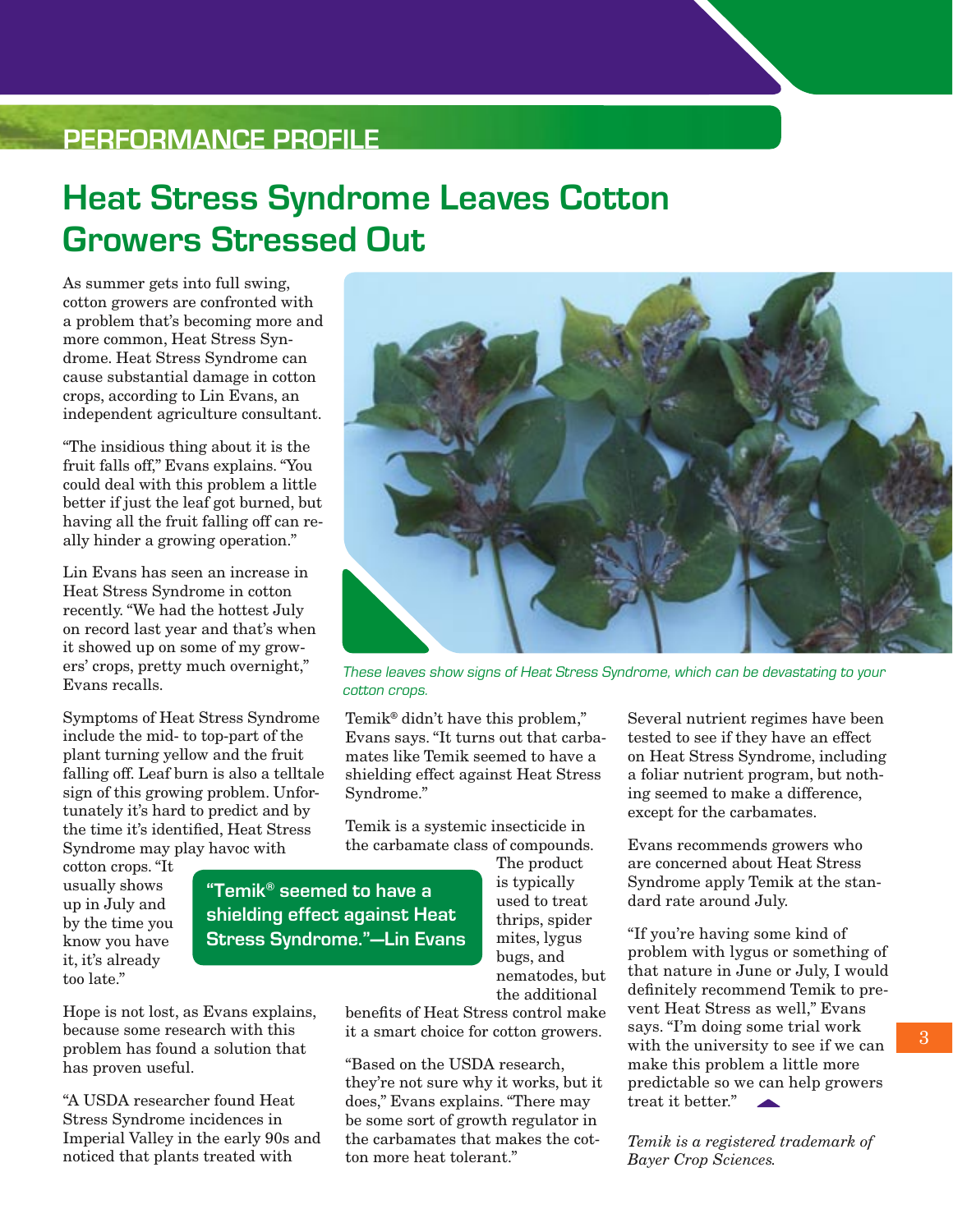# ROWING SMARTE

### **TECH HELP**

# **Plant Mapping Gets You Where You Want To Go**

When making decisions that affect your crops, would you rather have strong evidence based on solid data, or simply guess? Many cotton growers are foregoing the guesswork and choosing to go with an evidence-based approach—with great results. Plant mapping is one way cotton growers are making better decisions.

Plant mapping is a two-pronged process that entails measuring a plant's height-to-node ratio and fruit retention to better determine which actions to take. This makes it easy for growers to plan their fertilizer or plant growth regulator applications, saving money by making more precise decisions.

"Plant mapping takes the subjective nature of scouting for plant growth out of the equation," says Ken Narramore, an independent agricultural consultant. "This helps determine the amount and frequency of nitrogen and PIX® (Mepiquat Chloride) applications."

The process of plant mapping entails taking a sample of five plants, measuring the total height and counting the number of nodes on each plant to find the heightto-node ratio. Combining that information with heat unit data gives the



Fertizona uses precise software tools to analyze data for plant mapping.

grower a number on which you can base some of your input decisions.

"If the height-to-node ratio is too short, you probably have to push



Plant mapping allows growers to apply fertilizer or plant growth regulators based on data gathered about plant characteristics.

the plant by putting more fertilizer and water on it to encourage plant growth," Narramore suggests. "If the number is too high, you might

> consider a Mepiquat Chloride application.

"Using a plant growth regulator like PIX actually inhibits vegetative growth and shortens internodes, getting the plant in a more optimum fruiting mode," he adds.

On the other side of the plant mapping equation is the fruit retention anal-

ysis, where you count the number of aborted fruiting sites. This information can be helpful to growers when combined with the height-to-node ratio data.

"If you have high fruit retention and a short height-to-node ratio and the plant needs to be pushed or it's going to cut out, that type of information will help growers make more informed decisions about their management of the crop," Narramore explains.

Narramore works closely with growers to map their crops weekly as they approach peak bloom so he can help growers plan their nitrogen applications. This precise approach has helped growers time their applications accurately, rather than guessing when a product should go down.

For more information about plant mapping, please contact your local Fertizona field rep.

*PIX is a registered Trademark of BASF Corporation.*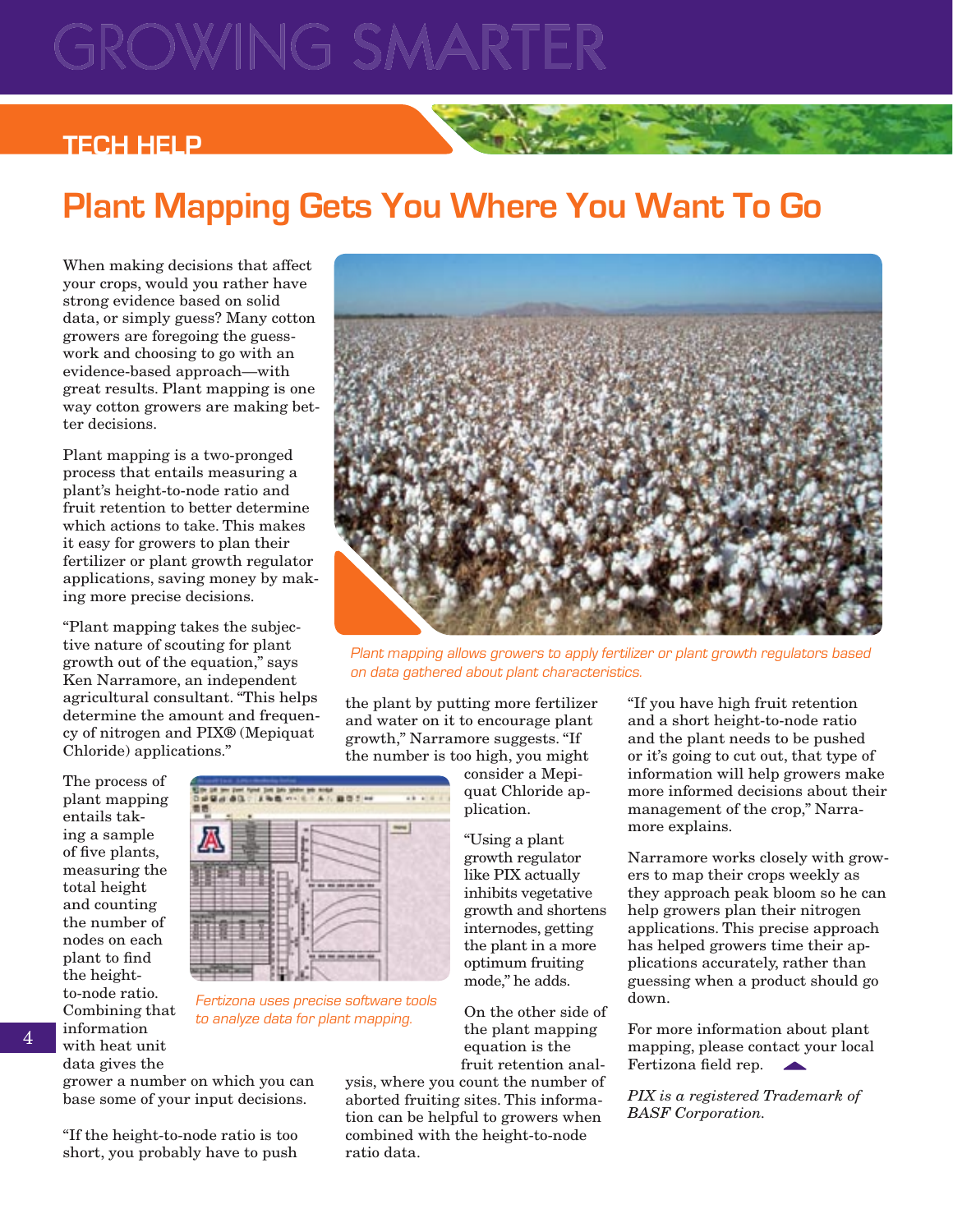## **NEW PRODUCT SPOTLIGHT**

## **Supr-Spred Is The Best Choice For Your Spread**

When you're using a high-quality product, you want to make sure everything you combine with that product is also superior quality. For example, you wouldn't put wornout old tires on a classic Mustang. Likewise, you wouldn't want to put a shoddy television antenna on a wide-screen, high-definition TV.

The same is true with adjuvants. If you're paying \$500-700 per gallon for a crop protection product, you want to maximize its efyou don't put anything with it, you run the risk of nullifying all the benefits of the active ingredient."

As a soil penetrant, this product can also be used to wet golf course greens and other areas where deep soil penetration is needed. "It has several turf benefits as well, such as getting frost off the greens and

deeply penetrating the soil," Osborn explains.

Supr-Spred can also be used to dedust roads.

"It actually makes the water wetter," Osborn explains. Using Supr-Spred in conjunction with water aids in dust control, especially when used repeatedly.

The defoaming properties of Supr-Spred provide another advantage for growers. The small amount of silicone present in Supr-Spred lessens mixing problems presented by foam. "As a rule



of thumb, growers should put their surfactant in the mix first to prevent foaming. If they don't, it's like pouring your beer straight into the glass. No one likes all that foam," Osborn jokes.

Please follow label directions to ensure proper rates and usage. Contact your Fertizona field rep for more information about Supr-Spred.



Mixing Supr-Spred with crop protection products increases absorption.

**Supr-Spred prevents the liquid from beading by breaking the water surface tension**

fectiveness by mixing it with a highquality adjuvant like Supr-Spred.

Supr-Spred is a 90% non-ionic spreader, activator, soil penetrant and defoamer available from Fertizona. It makes crop protection products work better by helping them spread more consistently.

"The primary function of Supr-Spred is to prevent the liquid from beading by breaking the water surface tension," says Dennis Osborn, Fertizona's Crop Protection Sales Manager. "What you get is a sheeting action that allows the product you're mixing it with to spread evenly over the leaf."

This general purpose spreaderpenetrant can be used with insecticides, fungicides, pre-emergence herbicides, miticides, defoliants and desiccants. By preventing beading, Supr-Spred ensures consistent application and absorption. Growers should make sure to use Supr-Spred where a non-ionic spreader (NIS) is specified.

"When you're applying expensive chemistry, you want to make sure it's being utilized to its maximum potential," Osborn emphasizes. "If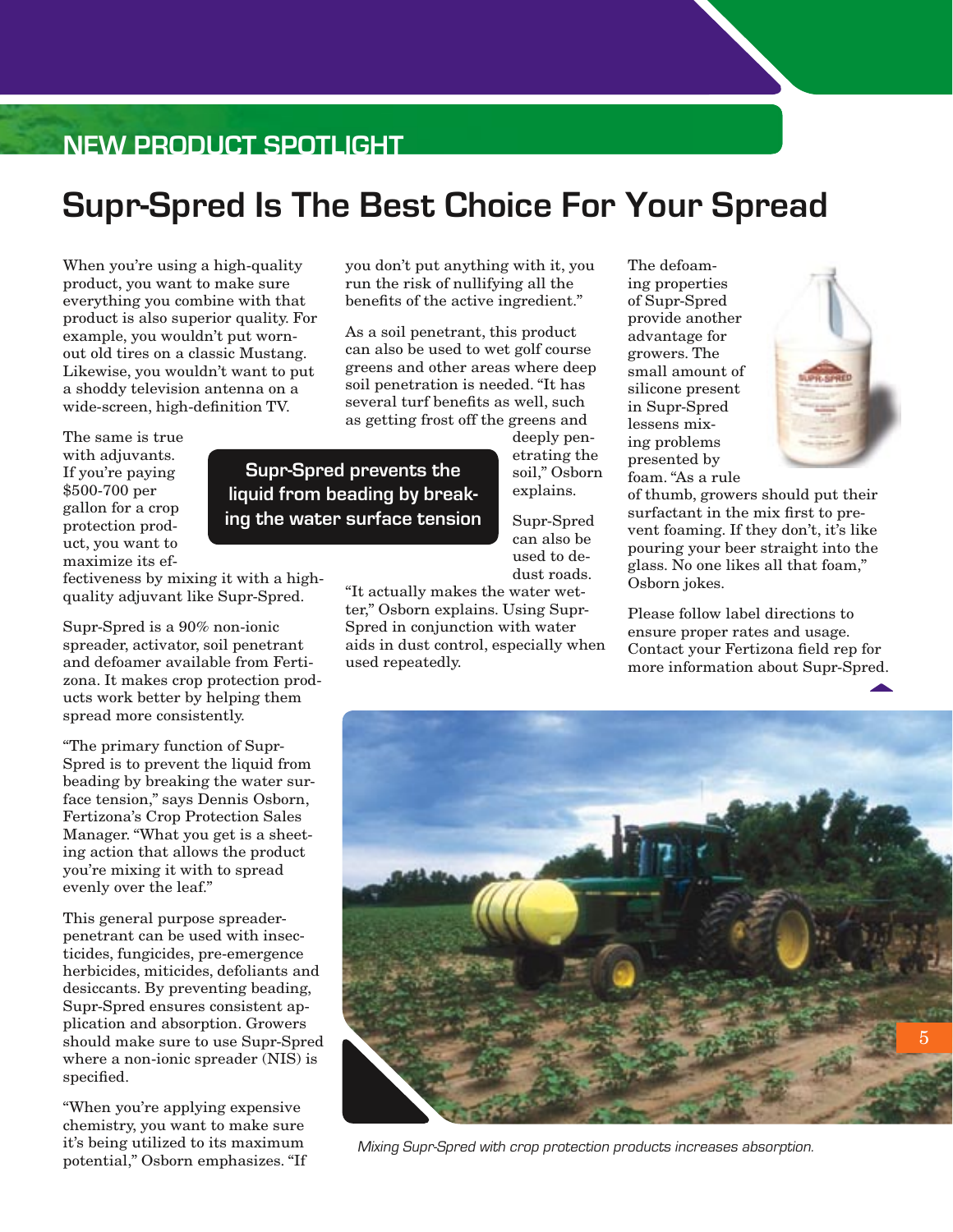# ROWING SMARTER

## **Q & A**

**TURFE OF STRAINING CONFERENCE Q.** I have done<br>
several pH tes<br>
and it keeps coming up **several pH tests on my golf course acidic. What effect does this have on the fertilizer I put down and what can I do to decrease the acidity?**

> There can be<br>
> several problems<br> **a. There** if you have acidic<br>
> soils. Potash and phospho**several problems if you have acidic rus are particularly susceptible. Basically, these nutrients are chemically tied up and unavailable to the turf, so there is no root uptake. Acidic soils are also a problem for nitrogen because it is more prone to loss by leaching, denitrification or volatilization in acidic soils. When the soil pH is ideal, phosphorus, potash and nitrogen are more available to the turf and are more likely to be absorbed. If you have acidic pH, I**





Turf managers can improve their fertility program with a customized SmartBlend from Fertizona.

**would suggest you call your Fertizona field rep to help diagnose and treat the problem.**

**Larry McGee, Fertizona—Casa Grande**

The weather is heating up<br>earlier than usual this year<br>soon what can I do to make sure my **earlier than usual this year. With the major heat coming soon, what can I do to make sure my turf is healthy and vigorous this summer?**

An early application of a complete fertilizer formulation<br> **A.A.** before hot weather will allow<br>
the plant time to use the putrients **plete fertilizer formulation before hot weather will allow the plant time to use the nutrients in order to build resistance to heat stress, disease and wear. Call Fertizona for a customized SmartBlend™ that will provide these vital nutrients just for your landscape or golf operation.**

**Larry McGee, Fertizona—Casa Grande**



**Q.** I want my Bermuda to really<br>perk up this summer. Do you<br>have any fertilizer recommer **perk up this summer. Do you have any fertilizer recommen-**

Fertizona recommends an early fertilizer application to get a jump on the summer heat.

**dations that can help me achieve this?**

**A.Turfgrasses application of a wellwill benefit from an early rounded turf blend that is high in nitrogen and has a complete nutrient package. Early applications will give the turfgrass time to use the formula before the summer heat arrives, thereby decreasing stress to the plant. Fertizona can help with one of** 

**our SmartBlend formulas that will fit your needs. Give your rep a call for more information.**

**Larry McGee, Fertizona—Casa Grande**



**If you have a question or comment for Fertizona to answer, jot it down and mail it to:**

**Growing Smarter C/O Fertizona 2850 S. Peart Rd. Casa Grande, AZ 85222 fax: 520.836.3447 or e-mail tcurrie@fertizona.com**

**All questions will be answered promptly and if your question appears in a future issue of Growing Smarter we'll send you a Fertizona baseball cap.**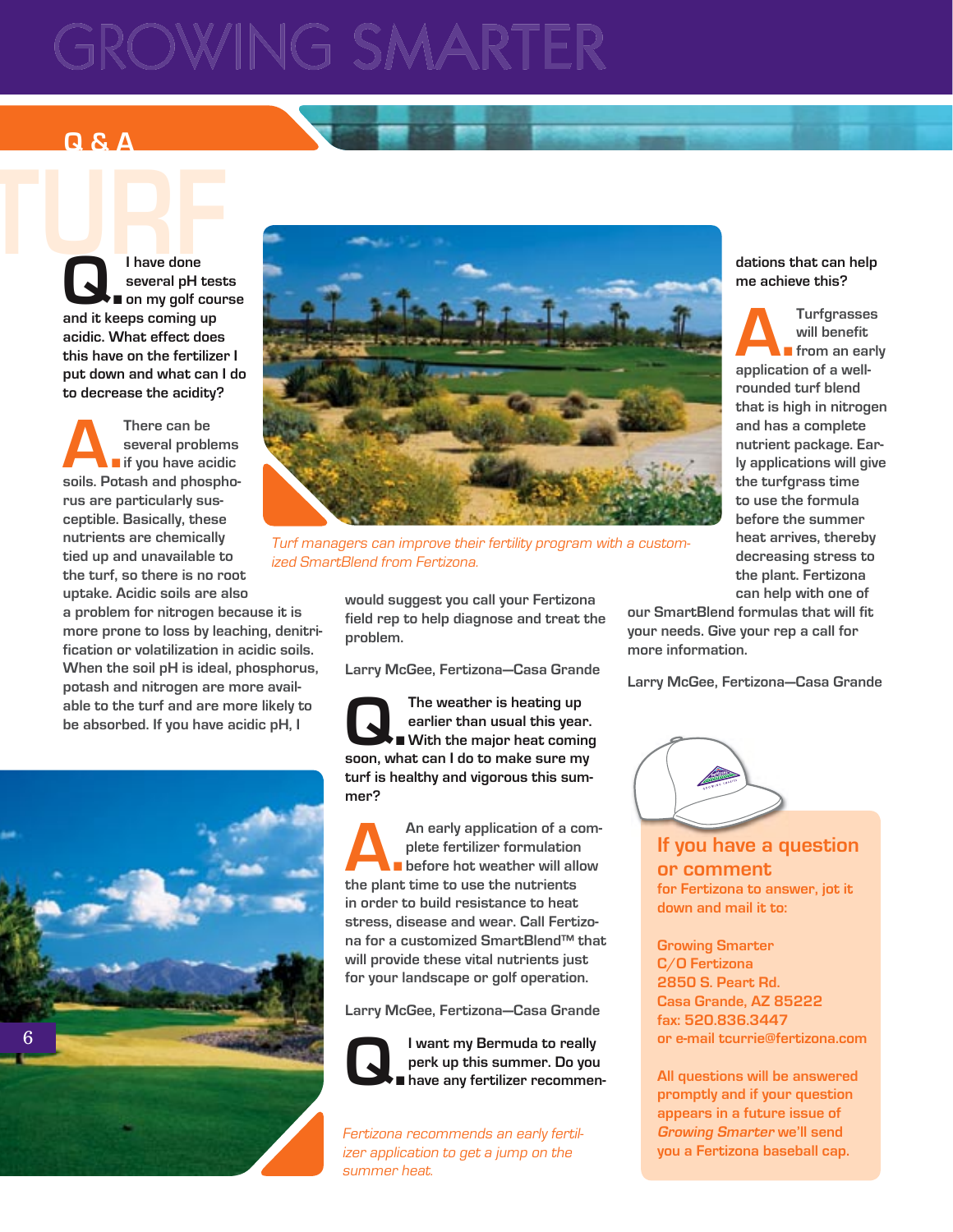## **MEET YOUR REP**

## **Tom Montoya Connects With Growers**

As manager of Fertizona—San Tan, Tom Montoya has a lot of ground to cover in Chandler, Gilbert, Casa Grande and Stanfield. Within that area, Montoya services many growers who have very different needs.

"Our customers grow mainly cotton, alfalfa, field corn, small grains and some melons," Montoya says. "We also do some sweet corn in the spring and fall."

Growing up in Casa Grande gives Montoya a good feel for the specific needs of Arizona agriculture. An ASU graduate, Montoya has been with Fertizona since 1986 helping local growers get the most out of their crops.

"We consult on a lot of cotton on upland acreage, we even grow some Pima" Montoya says. "It's mostly furrow and flood irrigated."

In Montoya's areas, growers plant mid-to full-season cotton. With the cotton season usually running from

April to September, Montoya has to work with his growers very closely to make sure potential problems are taken care of in a timely fashion.

"Producing a quality crop within a given budget is a big concern to growers, so we try to stay in close contact," Montoya

explains. "We communicate with growers often and provide recommendations based on our experience and the data we collect."

Montoya says that maintaining a good relationship with growers is



Tom Montoya says communication is key when it comes to helping his cotton growers.

based on meeting their specific needs. "Everyone is such an individual out there and that's the key," Montoya says. "There is no right or wrong

> way to do things so you have to be aware of the demands of your grower, and meet those demands."

Montoya and his team do a lot of hands-on scouting and soil testing for their growers. He says that solving pest problems involves maintaining an open dialog with growers…and PCAs.

"I stay in touch with a few PCAs in the area and find

out what's working and what's not working, and what experience people have with these newer products," Montoya reports.

Lygus and whiteflies are pervasive problems for cotton growers in

Arizona. Montoya says keeping in touch with your rep will help you stay on top of everything.

"We try to have a good rapport with growers," Montoya says. "There are no shortcuts to what we do. It's time consuming, but if we can help a grower have a good season we're doing our jobs."

#### **NEW EMPLOYEES**

| Fertizona would like to welcome the     |
|-----------------------------------------|
| following people to the Fertizona team. |
| Felipe Ruiz - Fennemore, Driver         |
| John Long — Buckeye, Driver             |
| Anthony Chihanik — Fennemore, Driver    |
| Michael Hart - Buckeye, Driver          |
| Rod Gomez — Casa Grande, Driver         |
| <b>Bobby Hall - Casa Grande, Driver</b> |
| Ann Young — Fennemore                   |



Tom Montoya manages Fertizona—San Tan and keeps in close contact with his growers.

7

**Ann Young — Fennemore Turf & Ornamental Salesperson**